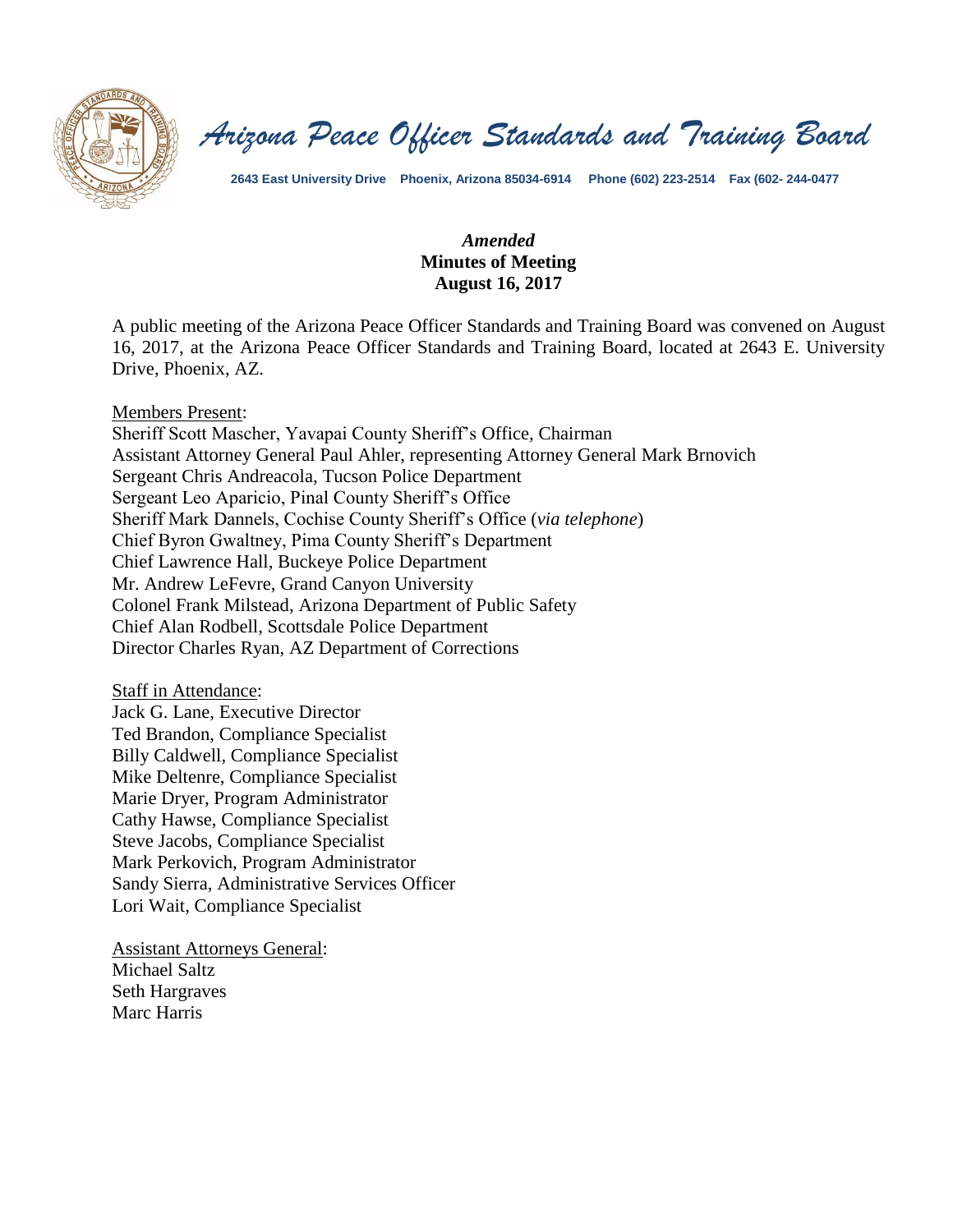# **A. Call to Order**

Chairman Mascher called the meeting to order at 10:00 a.m. and asked Chief Alan Rodbell to lead everyone in reciting the Pledge of Allegiance.

### **B. Introductions, Presentations and Announcements**

*Jack G. Lane, Executive Director*

- Assistant Attorney General Marc Harris will provide legal advice to the Board on two final action cases – Javier Arellano and Dustin R. Dionne.
- The Blake Deimund case will not be heard today; Mr. Deimund submitted a Consent Agreement for voluntary relinquishment of peace officer certification and this will be presented today.

# **C. Executive Director's Report**

### *Jack G. Lane, Executive Director*

• The City of Phoenix Police Department canceled the ALEA Interagency Agreement effective July 17, 2017. AZ POST will provide a \$200,000 grant to the Phoenix Police Department to assist with the transition of the academy until the end of December 2017.

# **D. Review, Discussion and Possible Action on a petition from the Cochise County Sheriff's Office for a determination that applicant Alexander A. Dolhyj's drug usage was experimentation.**

### *Sheriff Dannels recused himself from voting on this matter.*

The Cochise County Sheriff's Office petitioned the Board to determine that the drug usage by applicant Alexander A. Dolhyj's was experimentation. Commander Sam Farris addressed the Board to ask that the petition be granted.

Chief Hall made a motion to grant the petition for a determination that the pre-employment dangerous drug, narcotic and prescription drug usage by Alexander A. Dolhyj was experimentation. The motion was seconded by Colonel Milstead and passed unanimously.

#### **E. Consent Agenda**

Chief Rodbell made a motion to accept the Consent Agenda. The motion was seconded by Director Ryan and passed unanimously. The Consent Agenda included the following items:

Consent Agreements for Voluntary Relinquishment of peace officer certification for:

| Adam C. Bell      | 17-056 | <b>Tucson Police Department</b>  |
|-------------------|--------|----------------------------------|
| Glen A. Gardner   | 17-100 | <b>Phoenix Police Department</b> |
| Gabriel A. Rivera | 15-117 | <b>Tucson Police Department</b>  |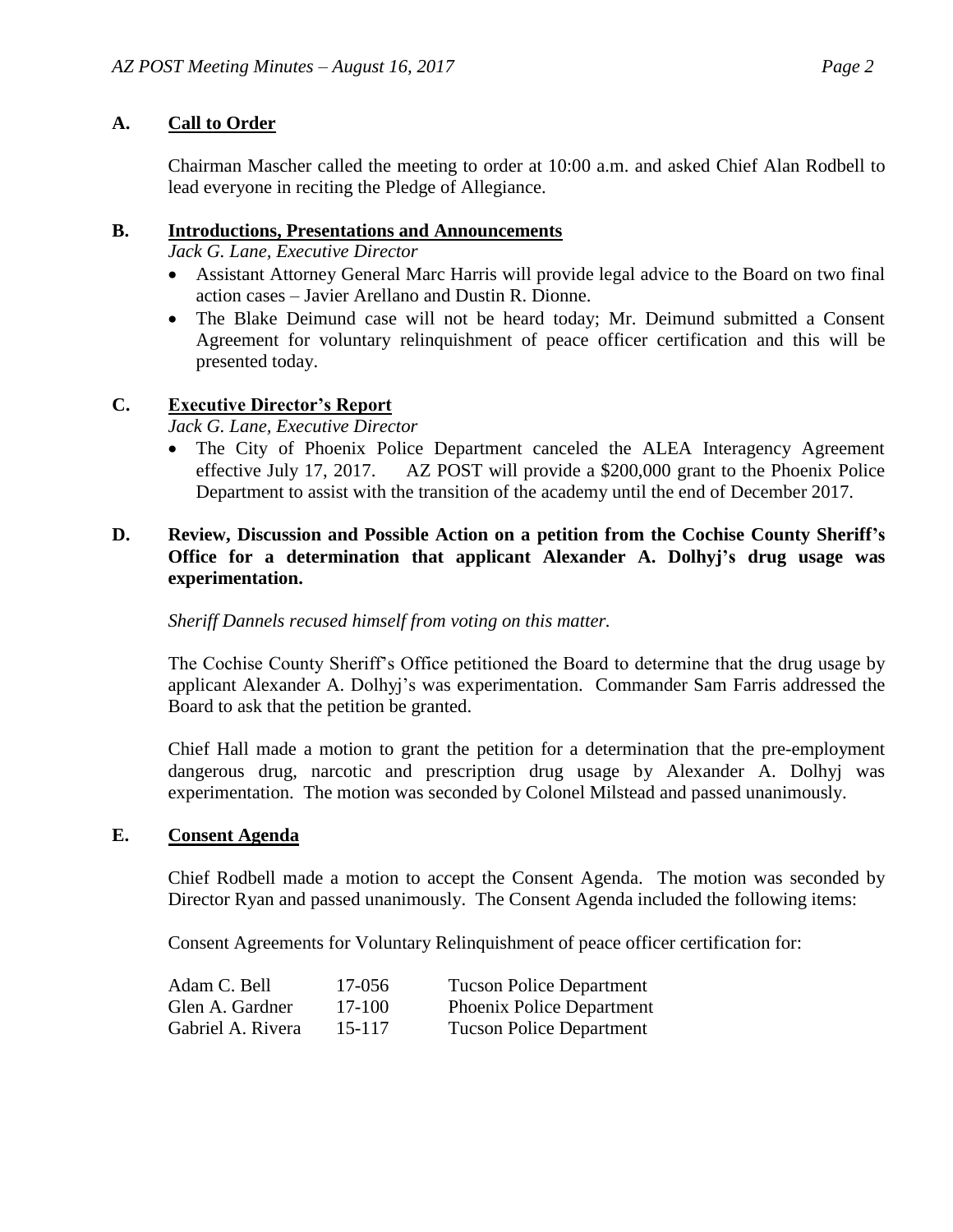# **F. Final Action Cases:**

*Cases 1 and 2 were taken out of order.*

1. #14-156 – Javier Arellano – San Luis Police Department *Mr. Ahler (AAG) recused himself from this* case.

The Board heard oral argument on the Administrative Law Judge's Decision from Assistant Attorney General Seth Hargraves, attorney for the Arizona Peace Officers Standards and Training Board, Mr. Sam Randall, attorney for Javier Arellano and from Javier Arellano.

After considering the arguments made by the parties, Chief Rodbell made a motion to accept the Administrative Law Judge's Findings of Fact and Conclusions of Law and revoke Mr. Arellano's peace officer certification. The motion was seconded by Director Ryan and passed unanimously.

2. #14-055 – Dustin R. Dionne – Phoenix Police Department *Mr. Ahler (AAG) and Chief Rodbell recused themselves from this* case.

Chairman Mascher provided instruction to both counsels and the Board on the administrative procedures that will be followed. He asked that the parties identify themselves for the record before hearing oral argument.

Colonel Milstead made a motion to go into executive session to receive legal advice from Assistant Attorney General Marc Harris. The motion was seconded by Director Ryan and passed unanimously.

The Board received independent legal advice from Assistant Attorney General Marc Harris.

*The Board went into Executive Session at 10:15 a.m. and the Open Meeting reconvened at 10:36 a.m.*

The Board heard oral argument on the Motion for Review and Reconsideration from Mr. Michael Napier, attorney for Dustin R. Dionne and Assistant Attorney General Seth Hargraves, attorney for the State.

After considering the pleadings filed in this matter and the arguments made by the parties, Sheriff Dannels made a motion to deny the Motion for Review and Reconsideration. The motion was seconded by Sergeant Aparicio. The motion passed 5-4. Director Ryan, Sergeant Andreacola, Chief Gwaltney and Colonel Milstead voted against the motion.

*Sheriff Dannels discontinued the call at this time due to another commitment.*

3. 16-065 – Ruben M. Villafana – Quartzsite Police Department

The Board considered comments from Assistant Attorney General Michael Saltz. Chief Gwaltney made a motion to accept the Consent Agreement, Decision and Order for an 18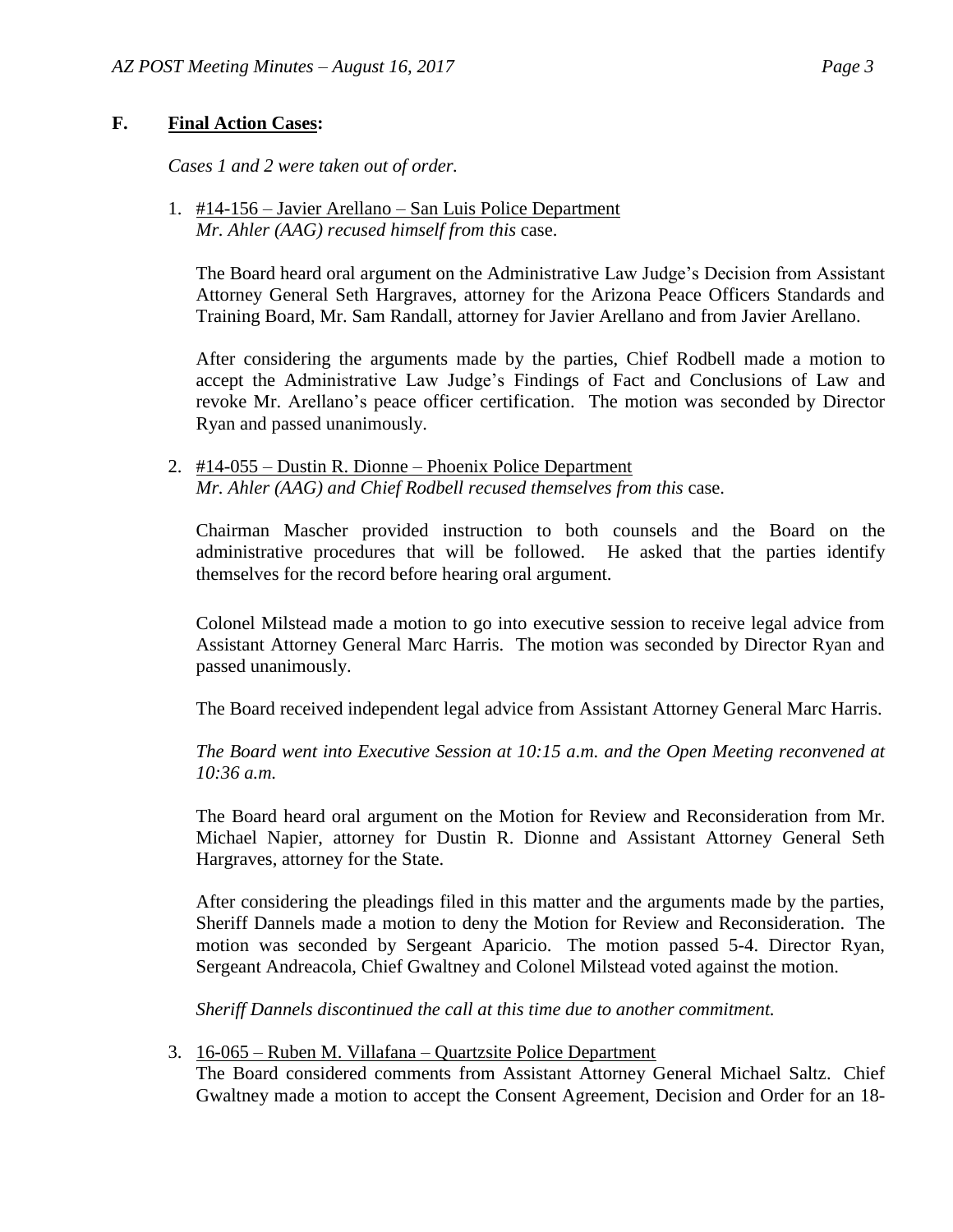month suspension of Mr. Villafana's peace officer certification beginning April 20, 2016 and ending October 20, 2017. The motion was seconded by Sergeant Aparicio and passed unanimously.

4. #16-092 – Oslando D. Johnson – Maricopa County Sheriff's Office

The Board considered comments from Assistant Attorney General Michael Saltz. Chief Rodbell made a motion to revoke Mr. Johnson's peace officer certification. The motion was seconded by Director Ryan and passed unanimously.

5. #16-083 – Jay H. Wu – Salt River Pima-Maricopa Tribal Police Department

The Board considered comments from Assistant Attorney General Michael Saltz. Chief Hall made a motion to revoke Mr. Wu's peace officer certification. The motion was seconded by Colonel Milstead and passed unanimously.

6. #16-149 – John J. Cotsonas – Sahuarita Police Department

The Board considered comments from Compliance Manager Mark Perkovich; a short video was also presented. Chief Hall made a motion to accept the Findings of Fact and Conclusions of Law and suspend Mr. Cotsonas' peace officer certification for three years; from July 25, 2016 to July 25, 2019, at which time his peace officer certification will lapse. The motion was seconded by Director Ryan and passed unanimously.

7. #17-017 – Blake A. Deimund – Tucson Police Department

*Sergeant Andreacola recused himself from this case*. The Board considered comments from Assistant Attorney General Michael Saltz. Chief Rodbell made a motion to accept the Consent Agreement, Decision and Order for voluntary relinquishment of Mr. Deimund's peace officer certification. The motion was seconded by Mr. LeFevre and passed unanimously.

8. #15-106 – Ronald H. Platerio – Gila River Police Department

The Board considered comments from Compliance Manager Mark Perkovich. Mr. Ahler (AAG) made a motion to accept the Findings of Fact and Conclusions of Law and revoke Mr. Platerio's peace officer certification. The motion was seconded by Director Ryan and passed unanimously.

9. #16-163 – Lorenzo Vela – Mesa Police Department *Chief Hall recused himself from this case*. The Board considered comments from Compliance Manager Mark Perkovich. Colonel Milstead made a motion to accept the Findings of Fact and Conclusions of Law and revoke Mr. Vela's peace officer certification. The motion was seconded by Chief Rodbell and passed unanimously.

# **G. New Charging Cases:**

1. #17-094 – Richard B. Berry – AZ Department of Public Safety *This case was tabled.*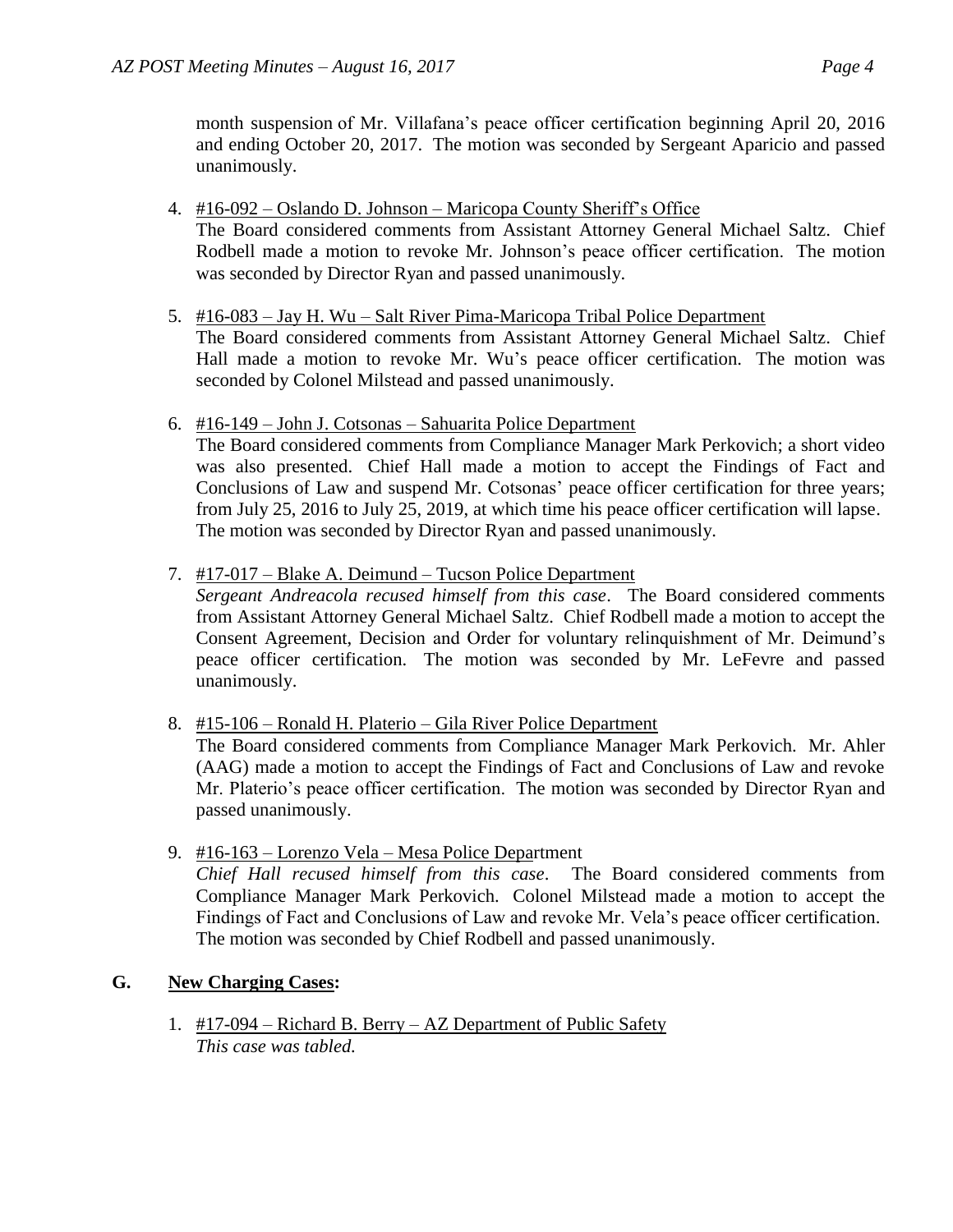2. #17-074 – Ricardo D. Herreras – Eagar Police Department

The Board considered comments from Compliance Specialist Ted Brandon. Chief Rodbell made a motion to *Resolve in Future*. The motion was seconded by Colonel Milstead and passed unanimously.

- 3. #17-021 Raymond A. Gomez Avondale Police Department The Board considered comments from Compliance Specialist Billy Caldwell. Chief Hall
	- made a motion to *Initiate Proceedings* to deny peace officer certification to Mr. Gomez. The motion was seconded by Director Ryan and passed unanimously.
- 4. 17-075 Alejandro Mendez Glendale Police Department The Board considered comments from Compliance Specialist Billy Caldwell. Colonel Milstead made a motion to *Initiate Proceedings* to deny peace officer certification to Mr. Mendez. The motion was seconded by Mr. Ahler (AAG) and passed unanimously.
- 5. #17-079 Aaron A. Tarter Coconino County Sheriff's Office The Board considered comments from Compliance Specialist Mike Deltenre. Colonel Milstead made a motion to *Initiate Proceedings* to deny peace officer certification to Mr. Tarter. The motion was seconded by Chief Rodbell and passed unanimously.
- 6. #17-013 Kenneth R. Meeks Tucson Police Department *Sergeant Andreacola recused himself from this case*. The Board considered comments from Compliance Specialist Cathy Hawse. Mr. Ahler (AAG) made a motion to *Initiate Proceedings* against Mr. Meeks' peace officer certification. The motion was seconded by Chief Hall and passed unanimously.
- 7. #17-085 Denver M. Holzworth Yuma Police Department This case was tabled.
- 8. #17-067 Brittney J. Martin Lake Havasu City Police Department The Board considered comments from Compliance Specialist Steve Jacobs. Colonel Milstead made a motion to *Initiate Proceedings* to deny peace officer certification to Ms. Martin. The motion was seconded by Director Ryan and passed unanimously.
- 9. #16-155 Jason E. McFadden Phoenix Police Department The Board considered comments from Compliance Specialist Steve Jacobs. Colonel Milstead made a motion to *Initiate Proceedings* against Mr. McFadden's peace officer certification. The motion was seconded by Mr. Ahler (AAG) and passed unanimously.
- 10. #16-156 Richard G. Pina Phoenix Police Department

The Board considered comments from Compliance Specialist Steve Jacobs. Colonel Milstead made a motion to *Initiate Proceedings* against Mr. Pina's peace officer certification. The motion was seconded by Mr. Ahler (AAG) and passed unanimously.